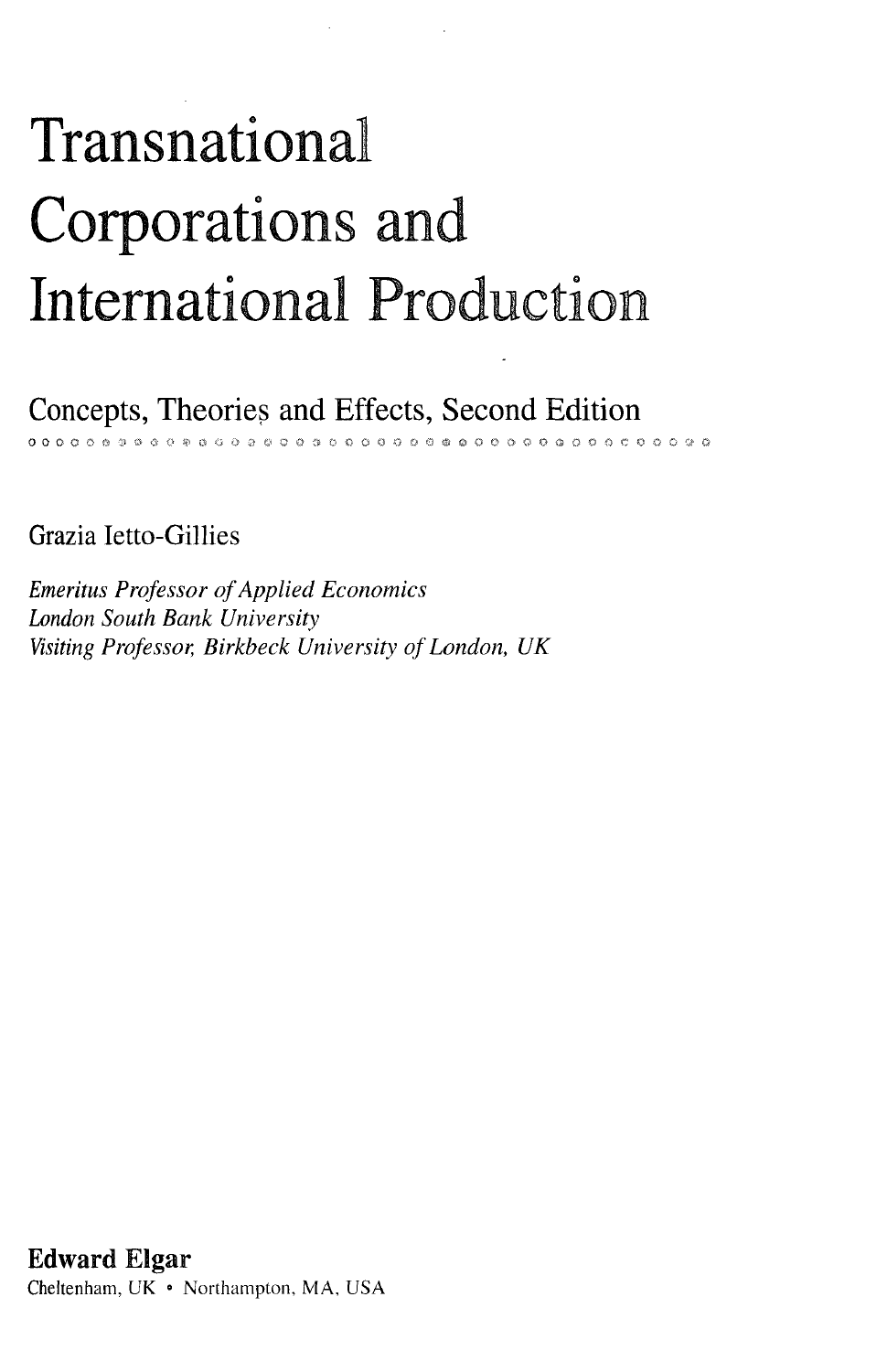## **Contents**

ooooooooooooooooooooooooeo«ooo©ooooooooo o

 $\sim 10^7$ 

| List of boxes                                      |                                                                     |            |  |  |  |
|----------------------------------------------------|---------------------------------------------------------------------|------------|--|--|--|
| List of summary boxes at the end of chapters       |                                                                     |            |  |  |  |
| List of abbreviations                              |                                                                     |            |  |  |  |
| Preface and acknowledgements to the second edition |                                                                     |            |  |  |  |
| Preface and acknowledgements to the first edition  |                                                                     |            |  |  |  |
|                                                    | Introduction<br>$\mathbf{1}$                                        |            |  |  |  |
| PART I<br><b>EVOLUTION AND CONCEPTS</b>            |                                                                     |            |  |  |  |
| 1                                                  | Evolution and concepts                                              | 7          |  |  |  |
|                                                    | Appendix to Chapter 1: definitions and data issues                  | 25         |  |  |  |
|                                                    | PART II<br>PRE-WWII APPROACHES TO INTERNATIONAL INVESTMENT          |            |  |  |  |
|                                                    | Introduction to Part II                                             | 29         |  |  |  |
| 2                                                  | Marxist approaches                                                  | 31         |  |  |  |
| 3                                                  | Foreign investment within the neoclassical paradigm                 | 43         |  |  |  |
| PART III<br><b>MODERN THEORIES</b>                 |                                                                     |            |  |  |  |
|                                                    | Introduction to Part III                                            | 49         |  |  |  |
| 4                                                  | Hymer's seminal work                                                | 51         |  |  |  |
| 5                                                  | The product life cycle and international production                 | 59         |  |  |  |
| 6                                                  | Oligopolistic reactions and the geographical pattern of FDI         | 73         |  |  |  |
| 7                                                  | Currency areas and internationalization                             |            |  |  |  |
| 8                                                  | Internalization and the transnational corporation                   | 89         |  |  |  |
| 9                                                  | Dunning's eclectic framework                                        | 102        |  |  |  |
| 10                                                 | Stages in the internationalization process: the Scandinavian School | 112<br>121 |  |  |  |
| 11                                                 | Evolutionary theories of the TNC                                    |            |  |  |  |
| 12                                                 | New trade theories and the activities of TNCs                       |            |  |  |  |
| 13                                                 | 147<br>Transnational monopoly capitalism<br>156                     |            |  |  |  |
| 14                                                 | Nation-states and TNCs' strategic behaviour                         |            |  |  |  |
| 15                                                 | Resources, networks and the TNC                                     | 173        |  |  |  |

## PART IV EFFECTS

| Introduction to Part IV                    | 185. |
|--------------------------------------------|------|
| 16 Boundaries in the assessment of effects | 187. |
| 17 Innovation and the TNCs                 | 196. |